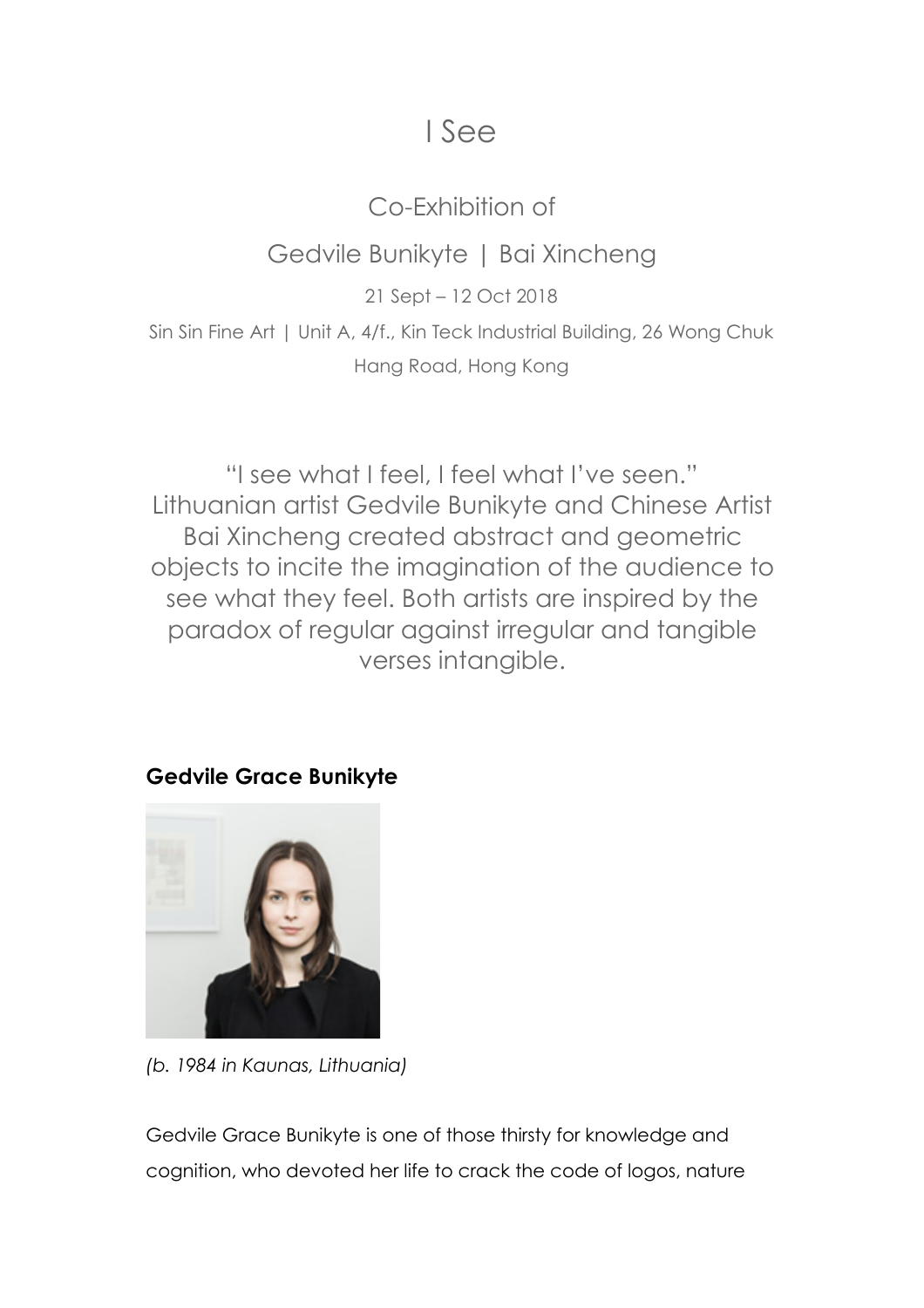and being. She builds her knowledge in philosophy, physics, psychology, spirituality, and mysticism. The way she expresses her reasoning is wordless, symbolic and abstract, as she has created her own language in drawings – language which is similar to that of Aristotle's only because it is presented on a piece of paper by using writing utensils.

Her works are minimalistic and yet astonishing due to the abstraction and conceptualisation that, if to put into a words, would be hard to understand but possible for most people to feel. Brilliant Tolstoy's observation, "an artist is a man who can draw and paint everything." [2] Notwithstanding that, it is possible to catch the notion of her work, you can see light symbols of nature here and there, and the titles speak for themselves too. Still her work is not in any way constricting or veiled in obstacles, but rather it empowers the imagination and intellect of spectators.

#### **Bai Xincheng**



*(b. 1957 in Beijing, China)*

Bai Xincheng trained initially in calligraphy before developing his unique line figures. For him, line is a highly individualistic language that serves as a point for wandering through the abstracts of psychology. In a rested state or a confused one, the most irreducibly basic elements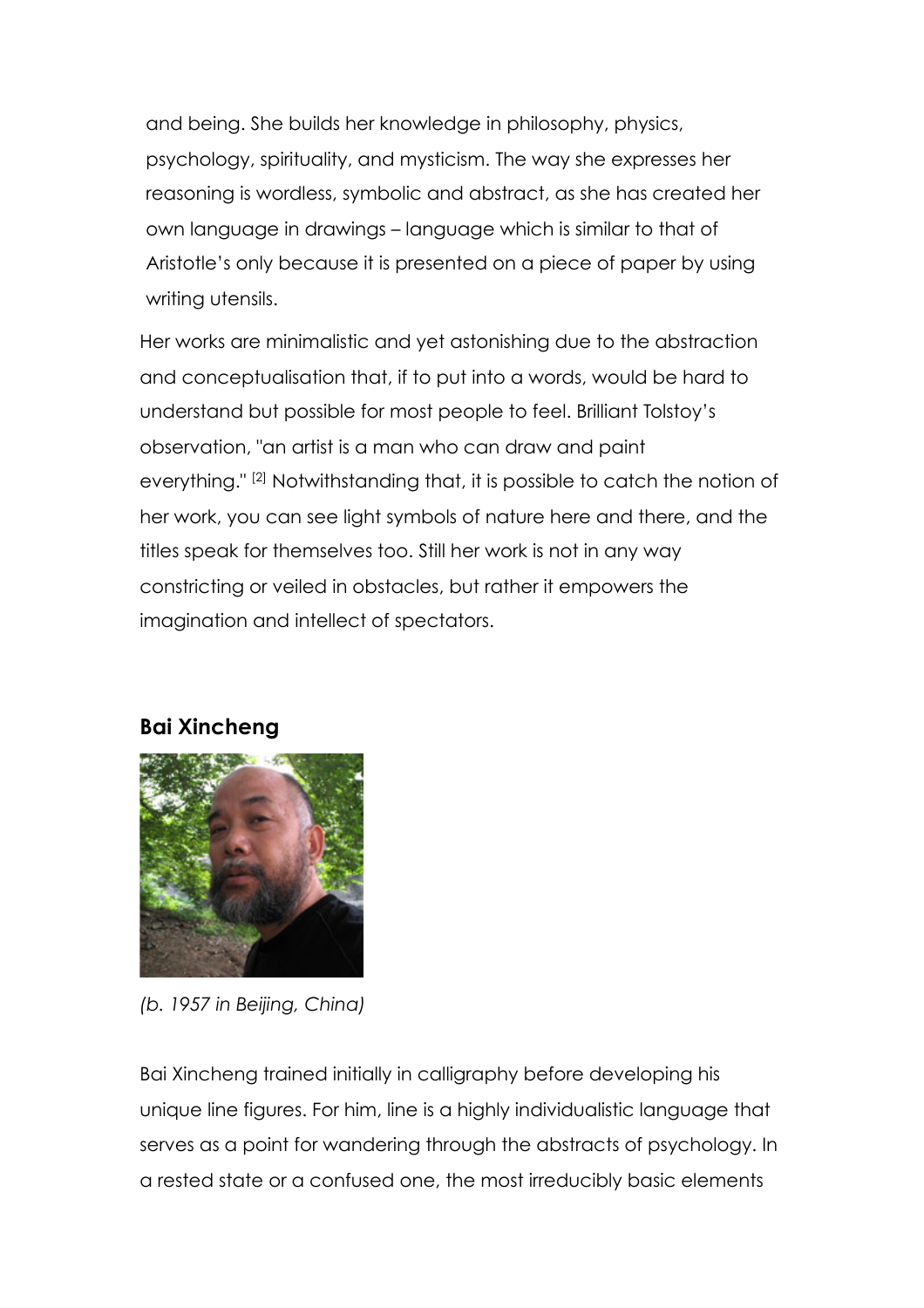of the mind inspires in Bai an immediate poetry and high expressive images.

The unique position of line in Bai's art stems from his trainings in sketches and calligraphy during his formative years, where orthodox training in light, contrast and drawing held no place nor importance during his developing life as an artist.

Ultimately, he found solace and inspiration in the simplest unit of the art form, the lines. He selects them, balances and orchestrates them so that they can take the eye for a walk through a maze of graphic wonder, which may well begin with the aesthetic traditions of China and end with the modernity of the West.

Bai Xincheng participated in many group exhibitions including several major shows at Sin Sin Fine Art, "40 Plus, 40 Minus", "Prints - Limited Editions and Monotypes" and "Art Saturdays". Other selected solo and group exhibitions are "Contemporary Oil Painting Exhibition", Mainland Gallery of Beijing, China; "Contemporary Art Exhibition of 100 Artists", Qianjing Gallery of Beijing, China; "Solo Exhibition", MUSE Gallery of Beijing, Beijing, China; "Solo Exhibition" CYTS Building of Beijing, China.

#### **About Sin Sin Fine Art:**

Sin Sin Fine Art is the first and main force in Hong Kong to bring Indonesian artworks to this city and open new windows for them to the international art scene. Sin Sin Fine Art focuses on contemporary art from all over the world that is spiritual and inspiring. The gallery cultivates a collection of works by selected international artists. Sin Sin Man considers herself a risk taker, in a sense that her selection of artists is based not on their market value but on their genuine visions and